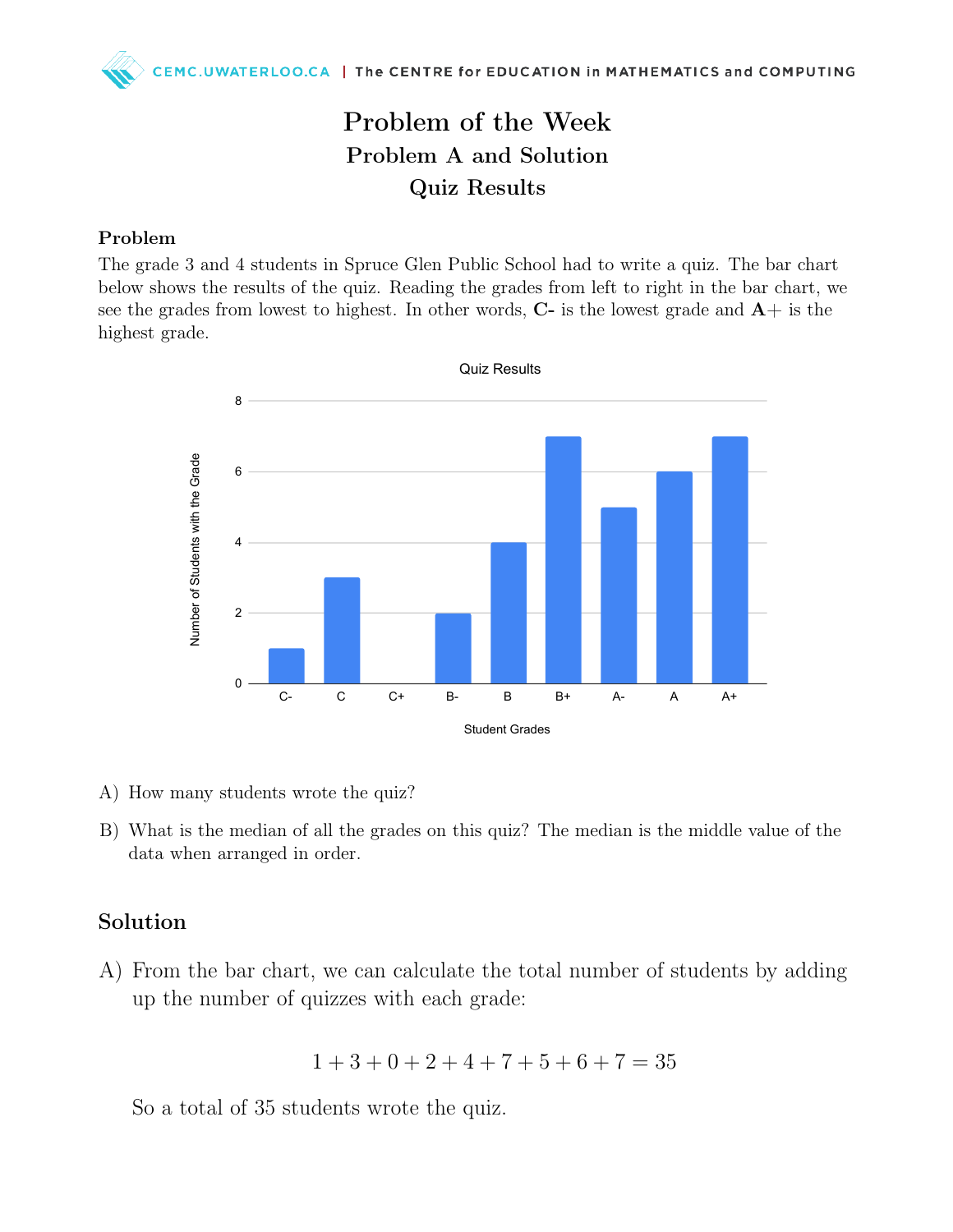# $\Diamond$  CEMC.UWATERLOO.CA | The CENTRE for EDUCATION in MATHEMATICS and COMPUTING

B) To find the median grade, we could list all of the grades in sorted order and look for the middle value in that list. Another way would be to discard matching numbers of grades from each end of the chart. You could do this by marking matching  $\mathbf{X}s$  on the bars of the graph, working from the outside toward the middle. Each  $X$  on a bar represents one student's grade.

In this case, we see that there are 7 students with  $A+$  grades and a total of 6 students with grades of C-  $(1)$ , C  $(3)$ , and B-  $(2)$ . That leaves 1 grade of A+ unaccounted for at this point.

Now we notice that there are a total of 11 students with grades of B (4) and  $B+$  (7). From the right side of the chart, that could match up with 1 student with a grade of  $A<sub>+</sub>$ , 6 students with a grade of A, and 4 students with a grade of A-. Since the only grade left unaccounted for at this point is from a student with a grade of A-, this means the median grade is A-.